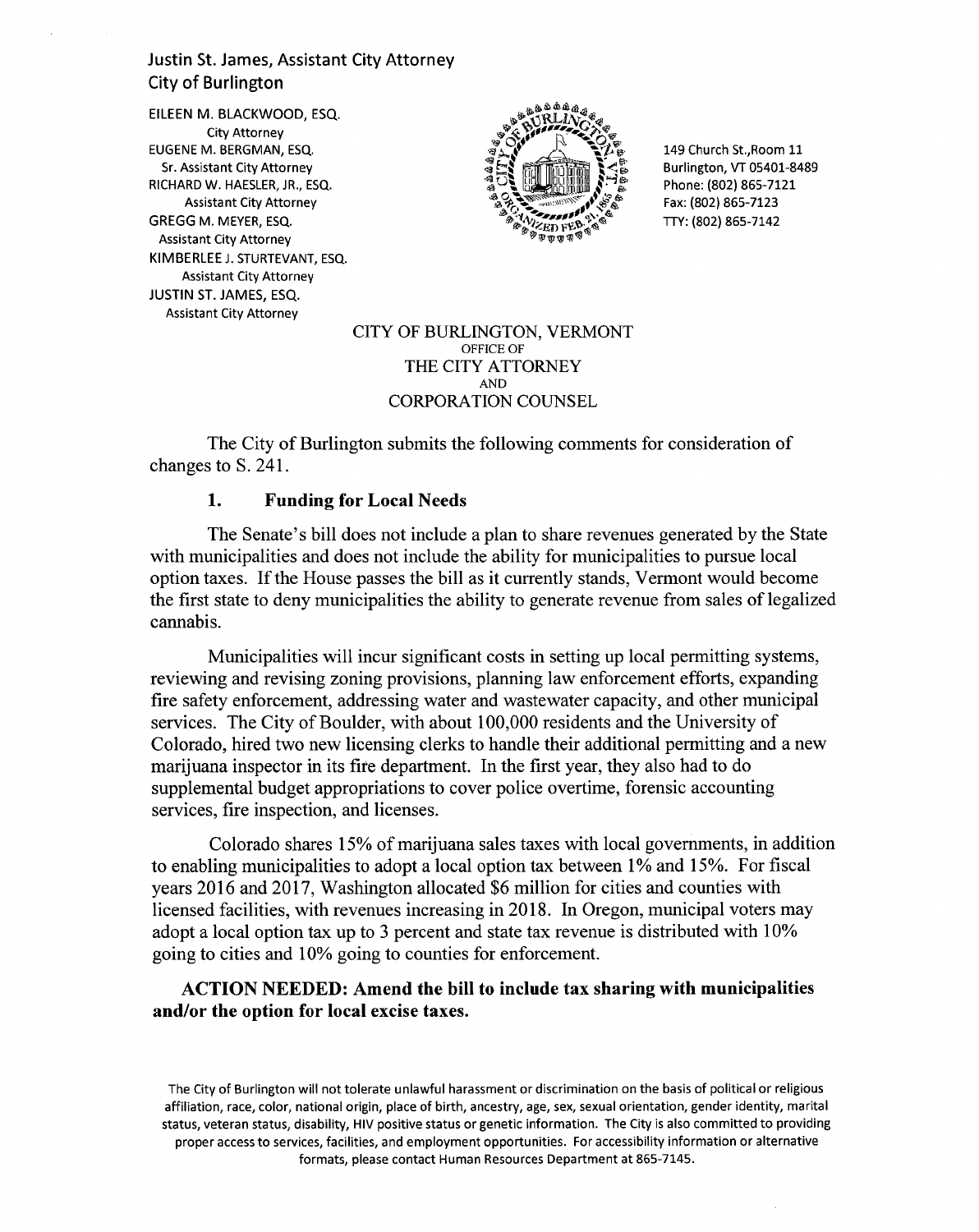**Justin St. James, Assistant City Attorney City of Burlington** 

# **2. Local Law Enforcement**

Despite the banning of butane and other explosive chemicals used to create oil from cannabis in S.241, municipalities will need additional resources for law enforcement to address issues such as ensuring that officers are trained as drug recognition experts, as well as possibly adding officers to municipal police forces. S.241 contains multiple categories of funding for the Department of Public Safety, but there is not a clear recognition that municipalities will likely also have increased local law enforcement costs. Additional officers could be needed to address issues such as individuals driving under the influence of cannabis, which has been an issue of increased municipal law enforcement focus in Denver and other cities; retraining of drug dogs, training for officers and development of local expertise on issues such as the basis for warrants (permissible quantities, etc.), evidence storage issues (plants, e.g.), and identification of legal versus illegal growing; and interactions with federal enforcement activities.

Unlike most of Vermont's more rural municipalities, the Burlington Police Department provides most of the law enforcement activity within the City of Burlington. Within the city limits, the enforcement of possession limits, driving under the influence, serving minors, and issues related to cash businesses will fall largely on local law enforcement. Yet S.241 provides no direct funding for local law enforcement.

Currently, Burlington's Police Department is operating on a bare-bones budget with a need for additional officers to carry out  $21<sup>st</sup>$  century community policing, even without additional marijuana enforcement. As the Senate's bill admits that the Department of Public Safety will have increased costs, so will Burlington for behavior within its borders.

#### **ACTION NEEDED: Add funding for local law enforcement efforts.**

# **3. Local Permitting**

Many cities in states that have legalized cannabis (Boulder, Seattle, Denver, and Portland, Oregon, for example) have constructed comprehensive licensing systems to address the permitting system (including unique zoning, fire code, and law enforcement issues) in which commercial marijuana operates. S.241 currently allows municipalities to create a permitting system for legalized cannabis, which would require commercial establishments to receive a municipal permit before commencing operations. However, the bill does not completely parallel the local control commissions for alcohol, and the local marijuana control commission should have the same powers laid out in 7 V.S.A. §236 for local alcohol control commissioners.

# **ACTION NEEDED: Amend the bill to clarify local permitting similar to the alcohol local control provisions and specifically authorize fees to cover those costs.**

The City of Burlington will not tolerate unlawful harassment or discrimination on the basis of political or religious affiliation, race, color, national origin, place of birth, ancestry, age, sex, sexual orientation, gender identity, marital status, veteran status, disability, HIV positive status or genetic information. The City is also committed to providing proper access to services, facilities, and employment opportunities. For accessibility information or alternative formats, please contact Human Resources Department at 865-7145.